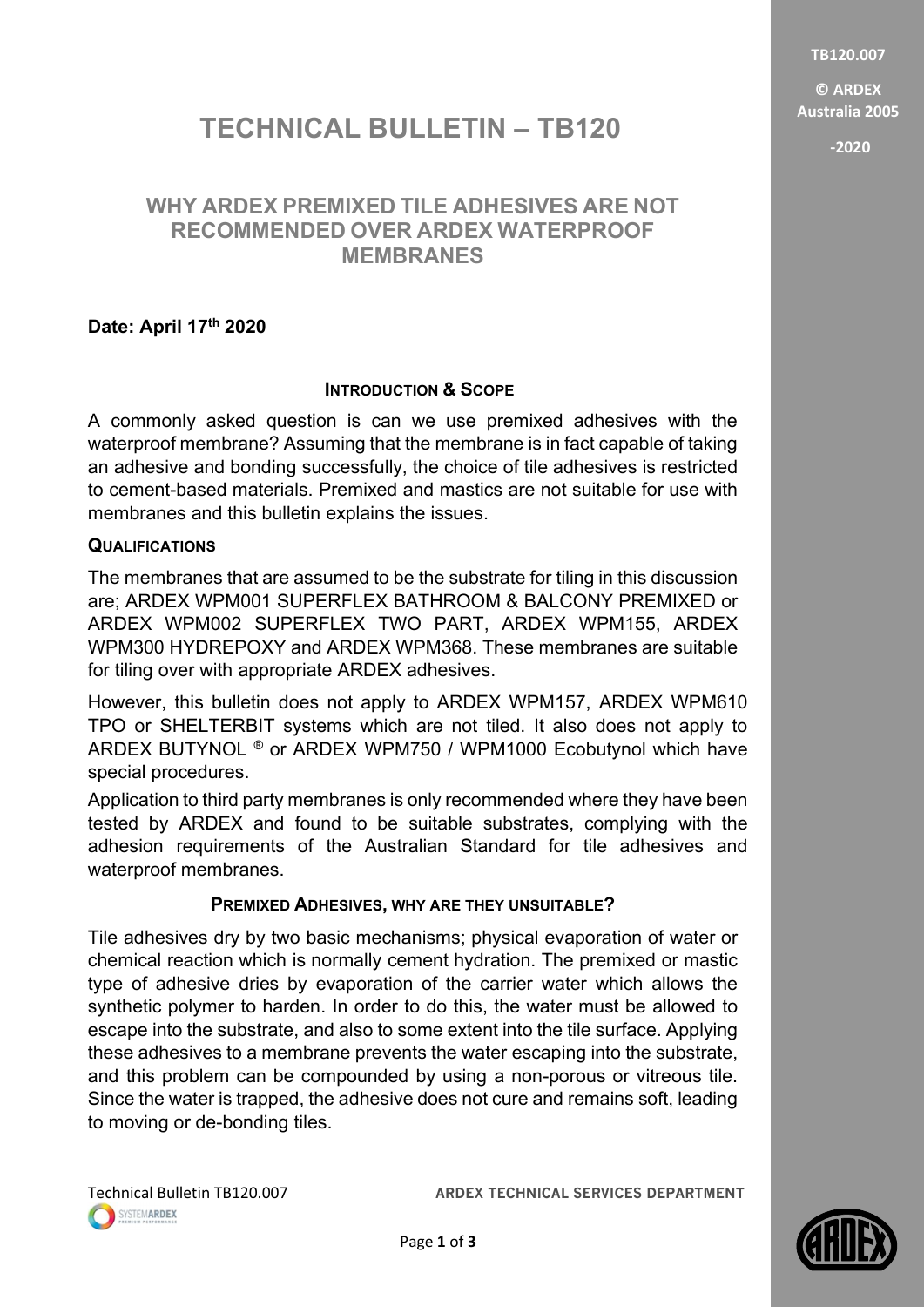Note: Grout lines do provide a route for escape, but this can take a long time and wet weather, or high humidity makes the duration longer.

ARDEX adhesives that fall into this class, and are therefore not recommended over membranes include, ARDEX D2 and ARDEX D5. These adhesives will stick to the membrane, but take a long time to cure, more so in cold conditions.

In the case of D2 the product information does permit bonding on membranes provided the tiles are highly porous.

#### CEMENT BASED ADHESIVES

The other major class of tile adhesives rely on the chemical reaction of Portland or other similar cements and water or a polymer emulsion. With these adhesives, the amount of water/liquid recommended for mixing is the amount required for this reaction, and a bit for workability. The escape of free water is not required for curing and so when applied to the membrane, even with nonporous tiles, the tile adhesive will harden normally and provide a bond. Any residual water then escapes over time through grout lines and any porosity in the tile.

ARDEX cement-based adhesives that are suitable for use over ARDEX membranes include ARDEX ABAFLEX, ARDEX X52, X51, X56, X77, X10, X18, ARDEX OPTIMA and ARDEX MPP.

#### WHAT CAN BE DONE WHERE A PREMIXED-MASTIC HAS BEEN USED?

In this case the options are;

- Wait and see if the adhesive will cure. This depends on the tile porosity and weather conditions. It may take several weeks or more.
- Remove the tiles and clean them before the adhesive can harden on the tile back or on the wall.

Where a third-party membrane has been used, ARDEX recommends that the manufacturer of that membrane be approached to obtain a recommendation of suitable adhesives.

For more information the following references may be of assistance.

### References

ARDEX Technical Services - Technical Bulletin TB113, Not all waterproof membranes are made the same.

This bulletin discusses the types of membranes currently available and tiling solutions.

ARDEX Technical Services - Technical Bulletin TB077, Installation of Butynol membrane and the direct bonding of tiles.

The use of ARDEX OPTIMA, the specific adhesive for this waterproofing membrane system.